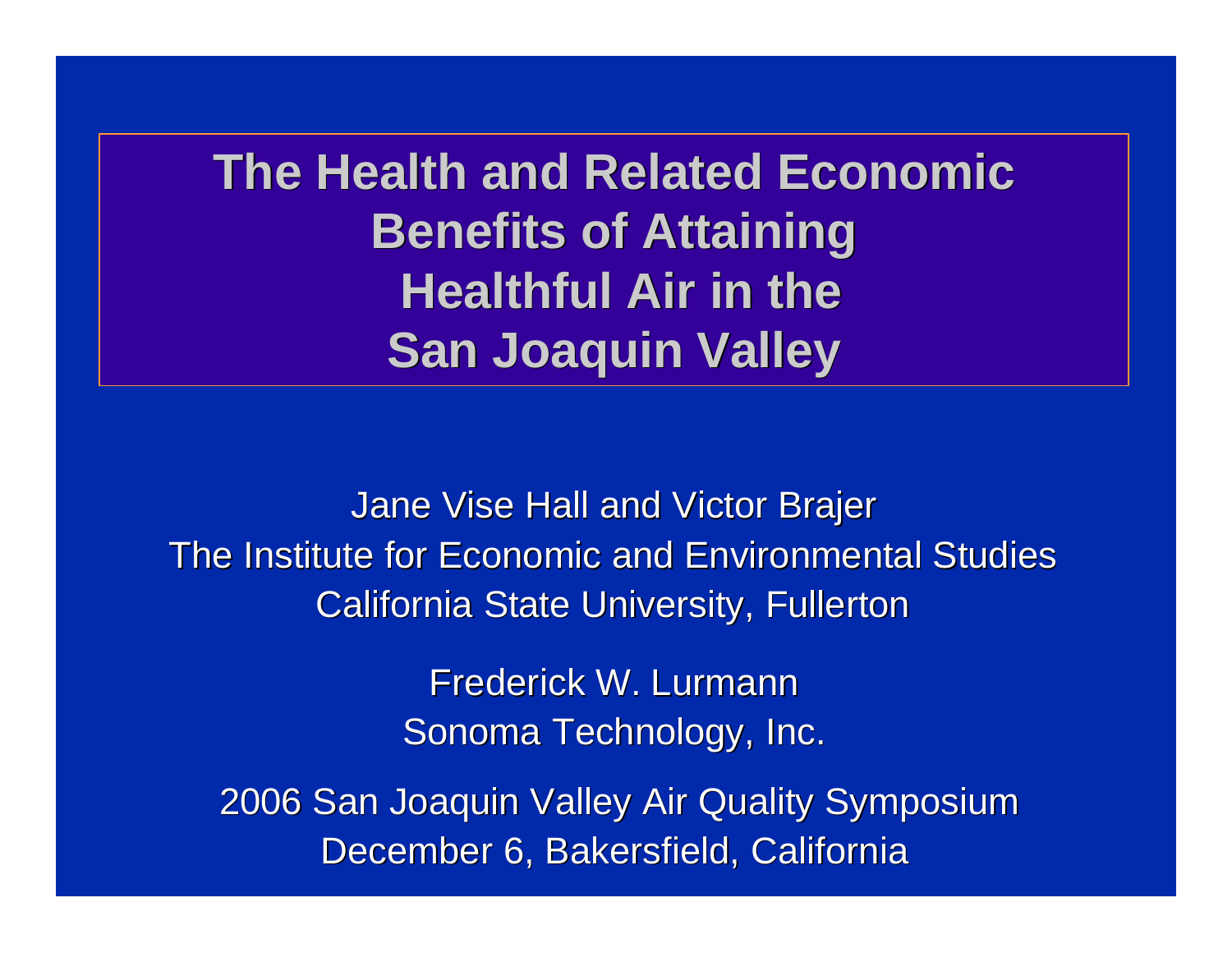# Study Objectives

- Determine who is exposed to poor air quality and how frequently.
- Quantify known adverse health effects that result from exposure.
- Assess the economic value of meeting health-based air quality standards.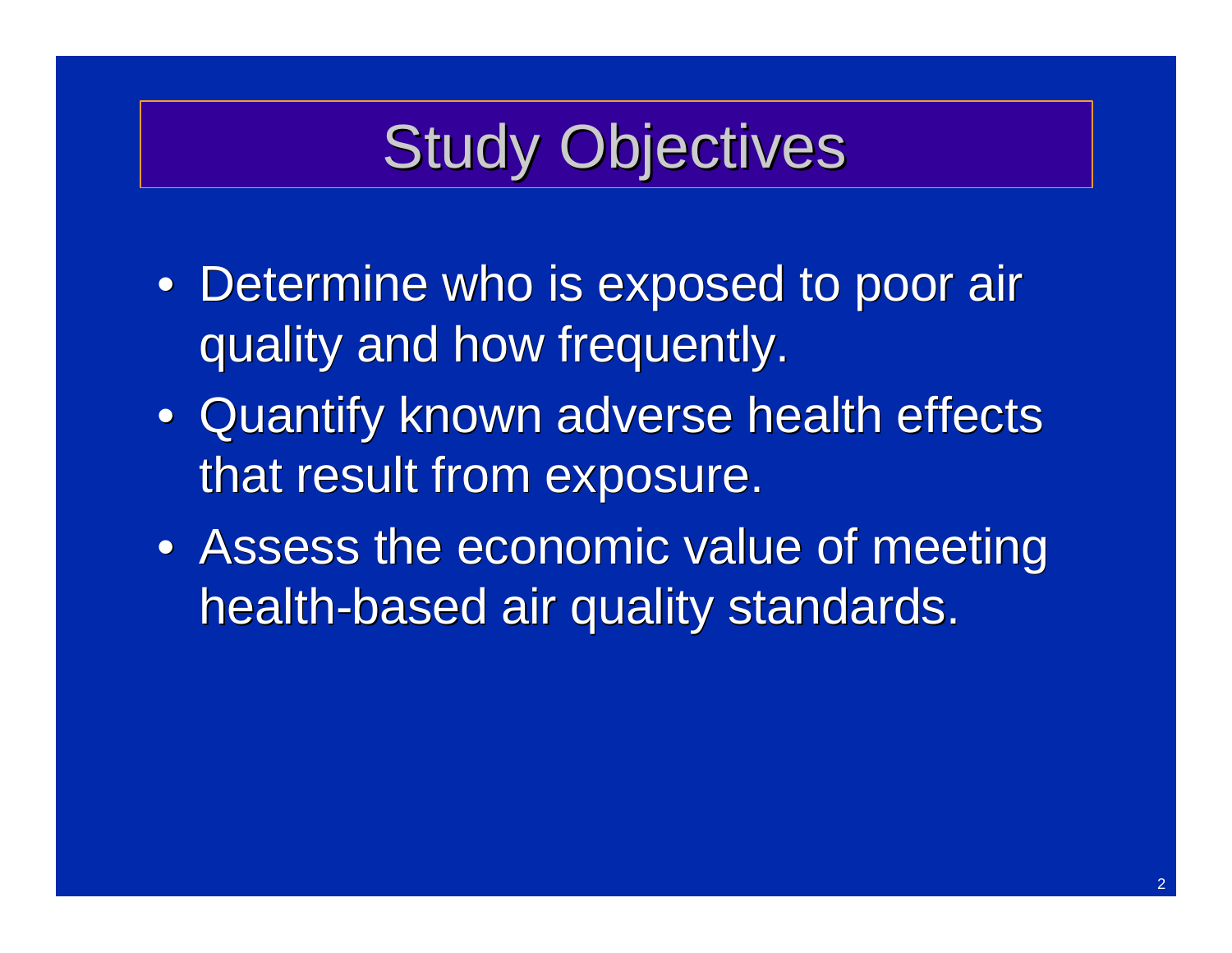## Research Approach

- Closely integrated multidisciplinary research.
- Three essential elements:
	- **Exposure**
	- Health
	- Economics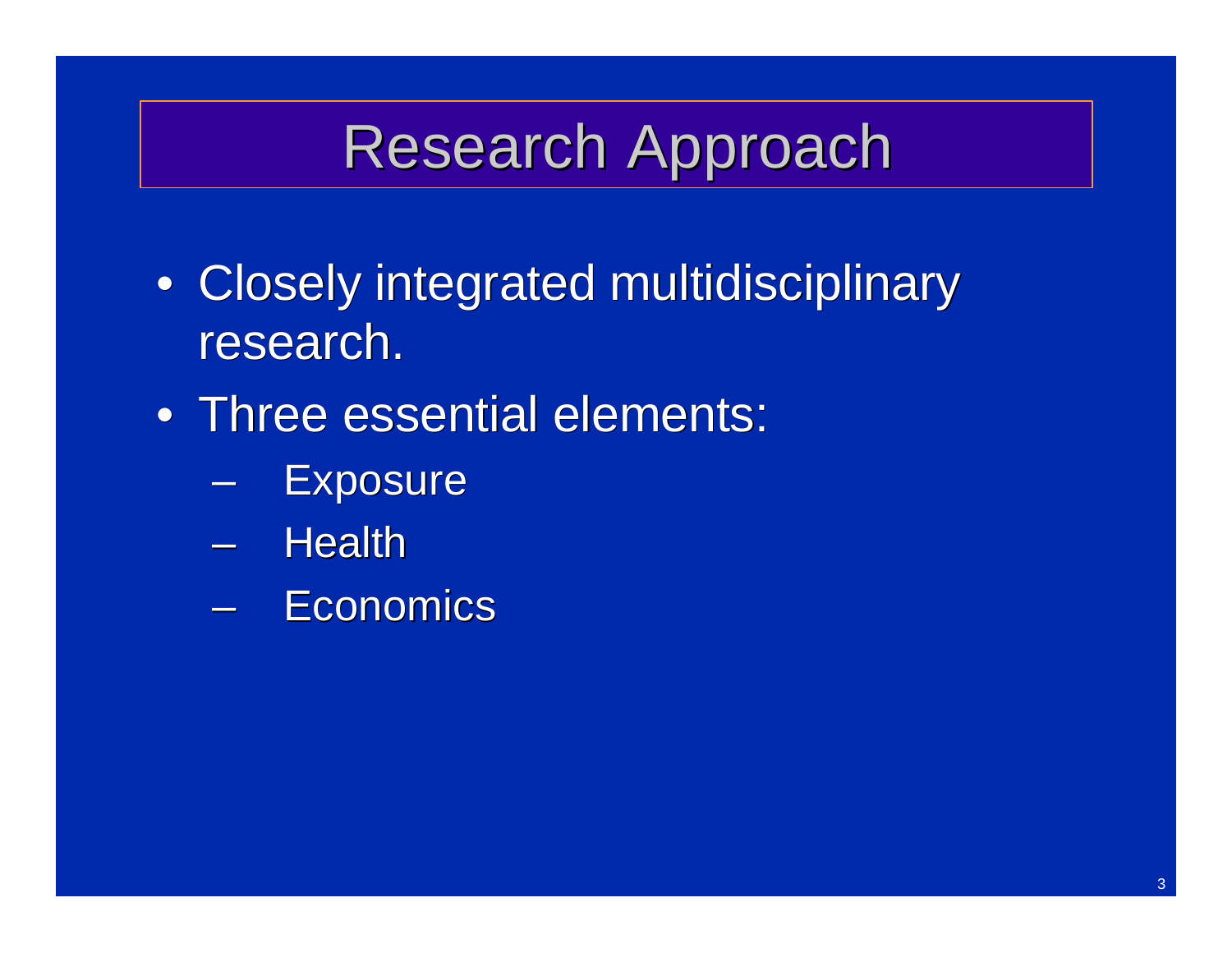## Research Approach Schematic

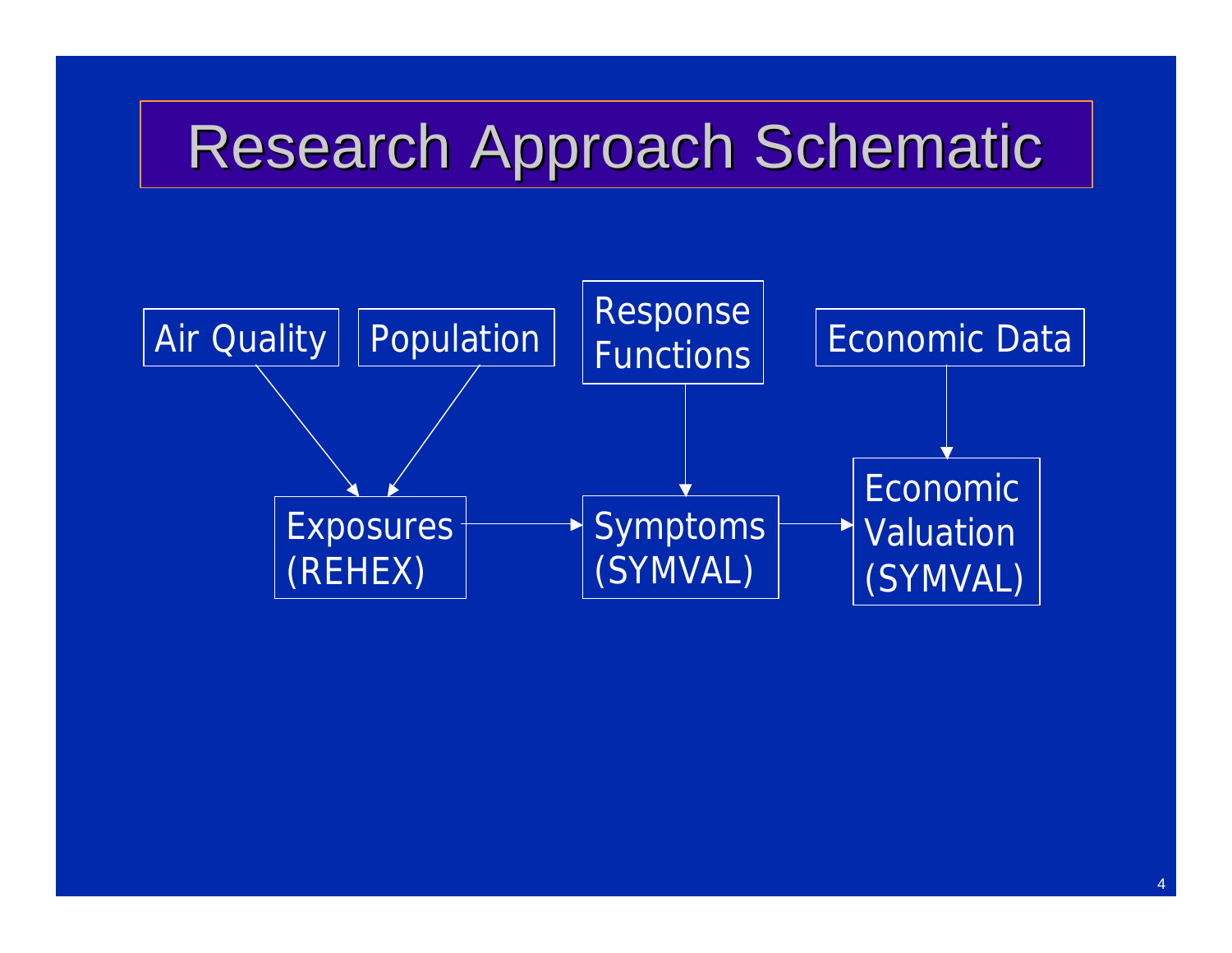## **Exposure**

- Integrates air quality, spatial and demographic data.
- Represents who is exposed as well as frequency of exposure.
- Supports estimation of adverse health effects associated with exposure.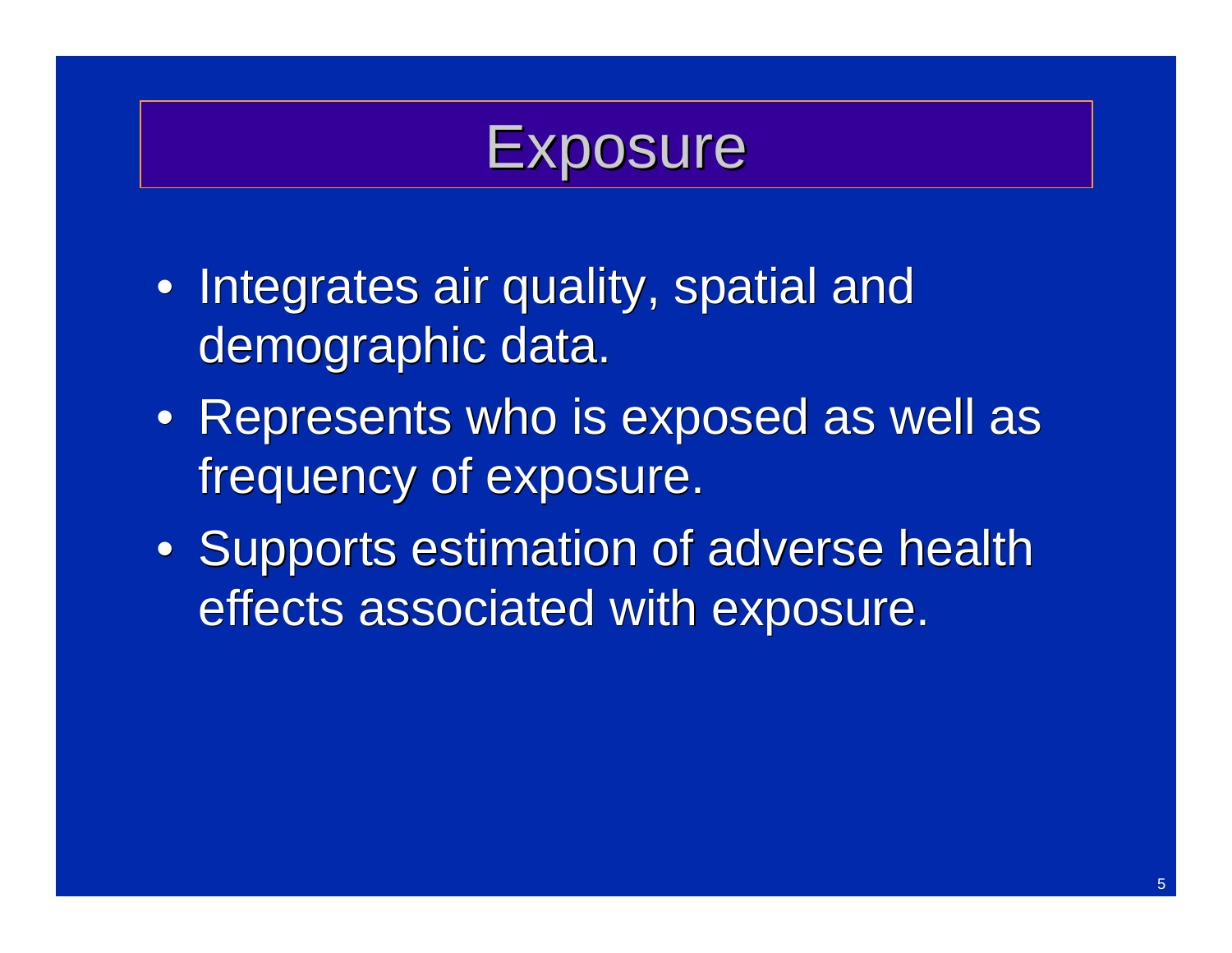## Adverse Health Effects

#### Include effects that:

- Are well established in the health literature.
- Are associated with ozone or  $PM_{2.5}$ .
- Can be quantified in economic terms.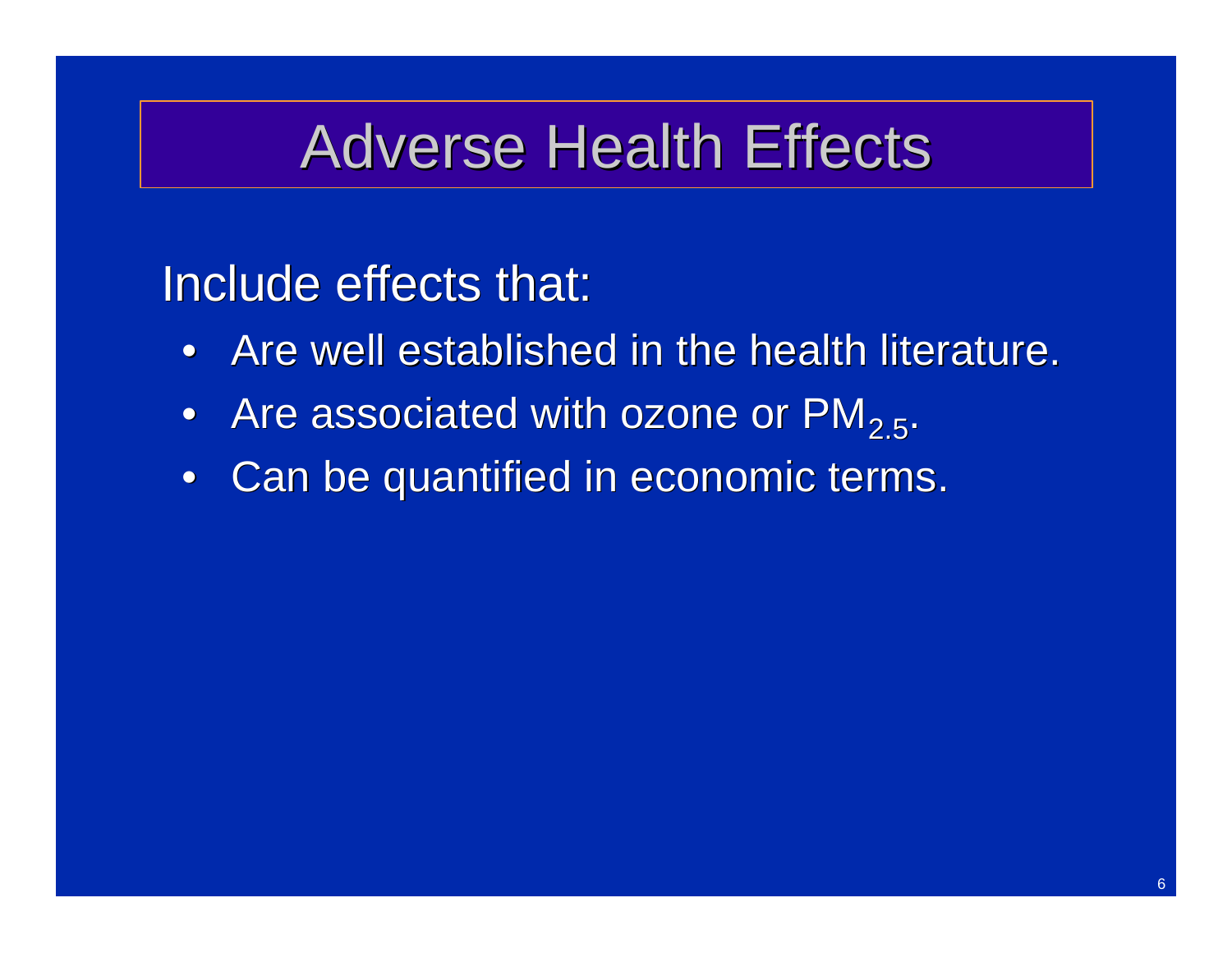## **Economics**

- Attaches dollar values to adverse health effects resulting from exposure.
- Provides an easily understood measure of the cost of poor air quality.
- Is not the entire picture: equity.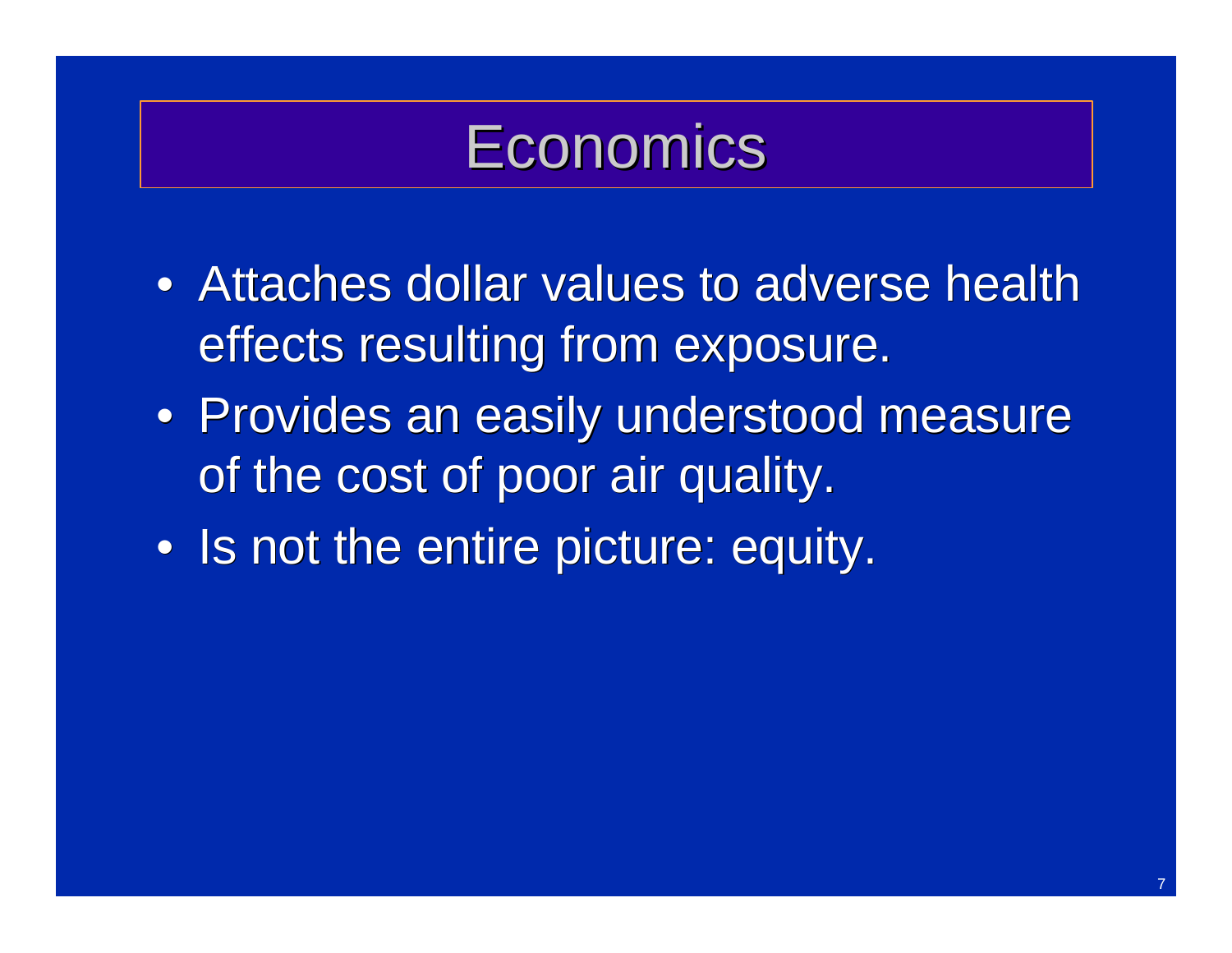# Health Endpoints

### Ozone-related:

- Respiratory-related hospital admissions.
- Emergency room visits.
- School absences.
- Asthma attacks.
- Days of restricted activity.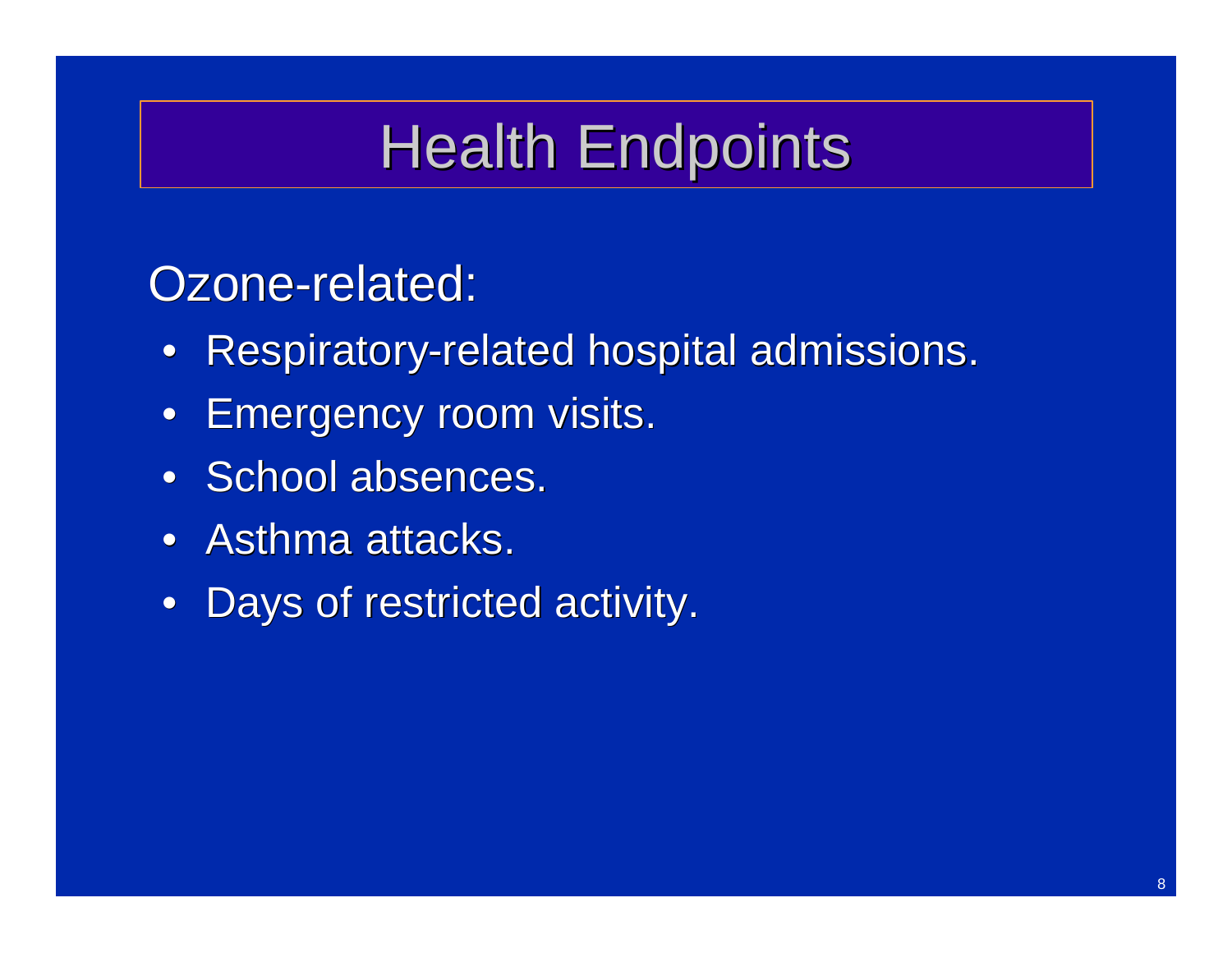## Health Endpoints

 $PM_{2.5}$ -related:

- Premature death (mortality).
- Acute bronchitis, children.
- Chronic bronchitis, adults.
- Work loss days.
- Days of restricted activity.
- Upper and lower respiratory symptoms, children.
- Non-fatal heart attacks.
- Respiratory and cardio hospital admissions.
- Children's asthma ER-related visits.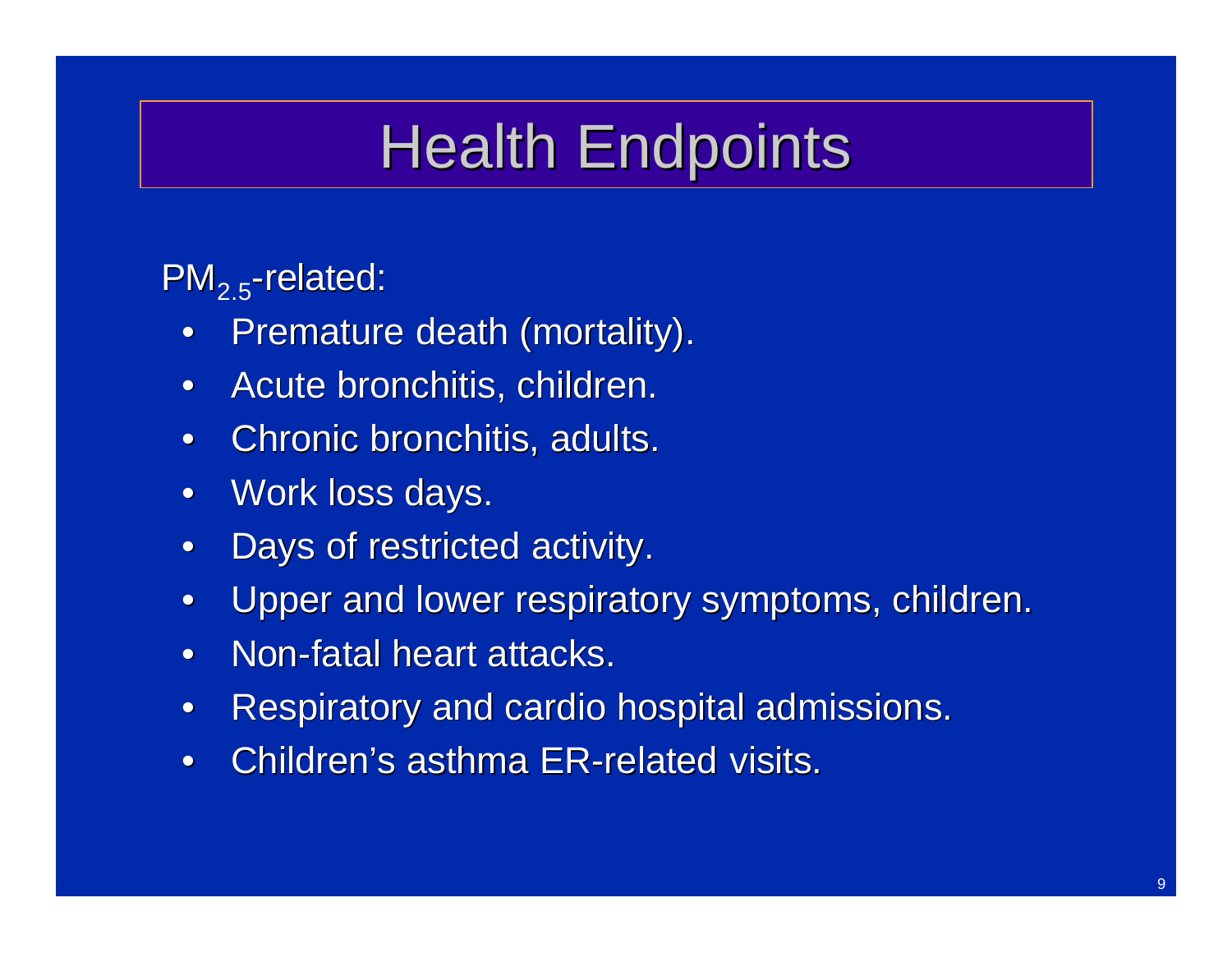## Other Health Endpoints

- Ozone-related mortality.
- Neonatal PM-related mortality.
- Loss of lung function.
- Asthma hospital admissions.
- Adult asthma ER visits.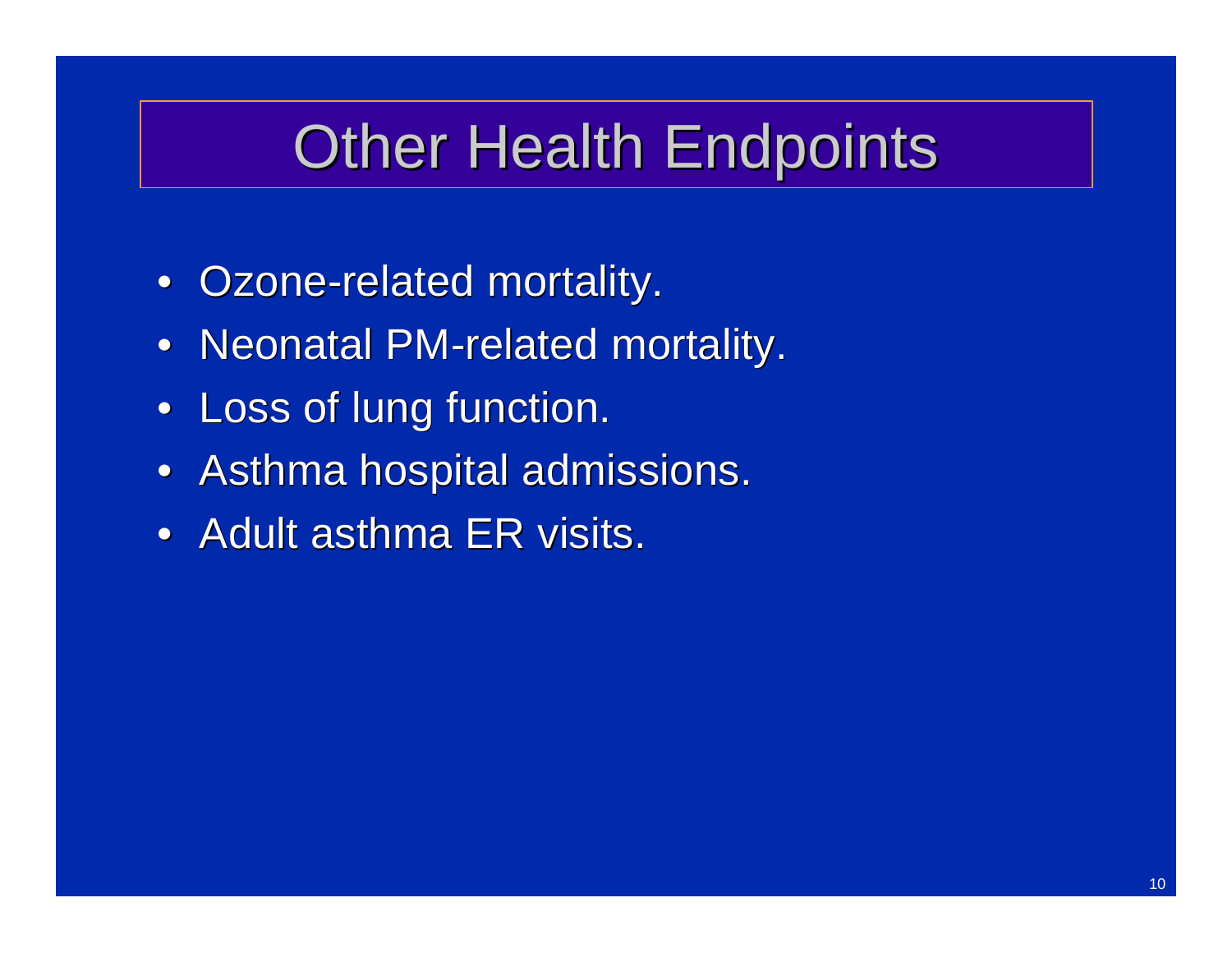## Scope of the Results

- Expected reduction in exposure by attaining the federal (and state) air quality standards.
- Expected improvements in health.
- Economic value gained from fewer adverse health effects.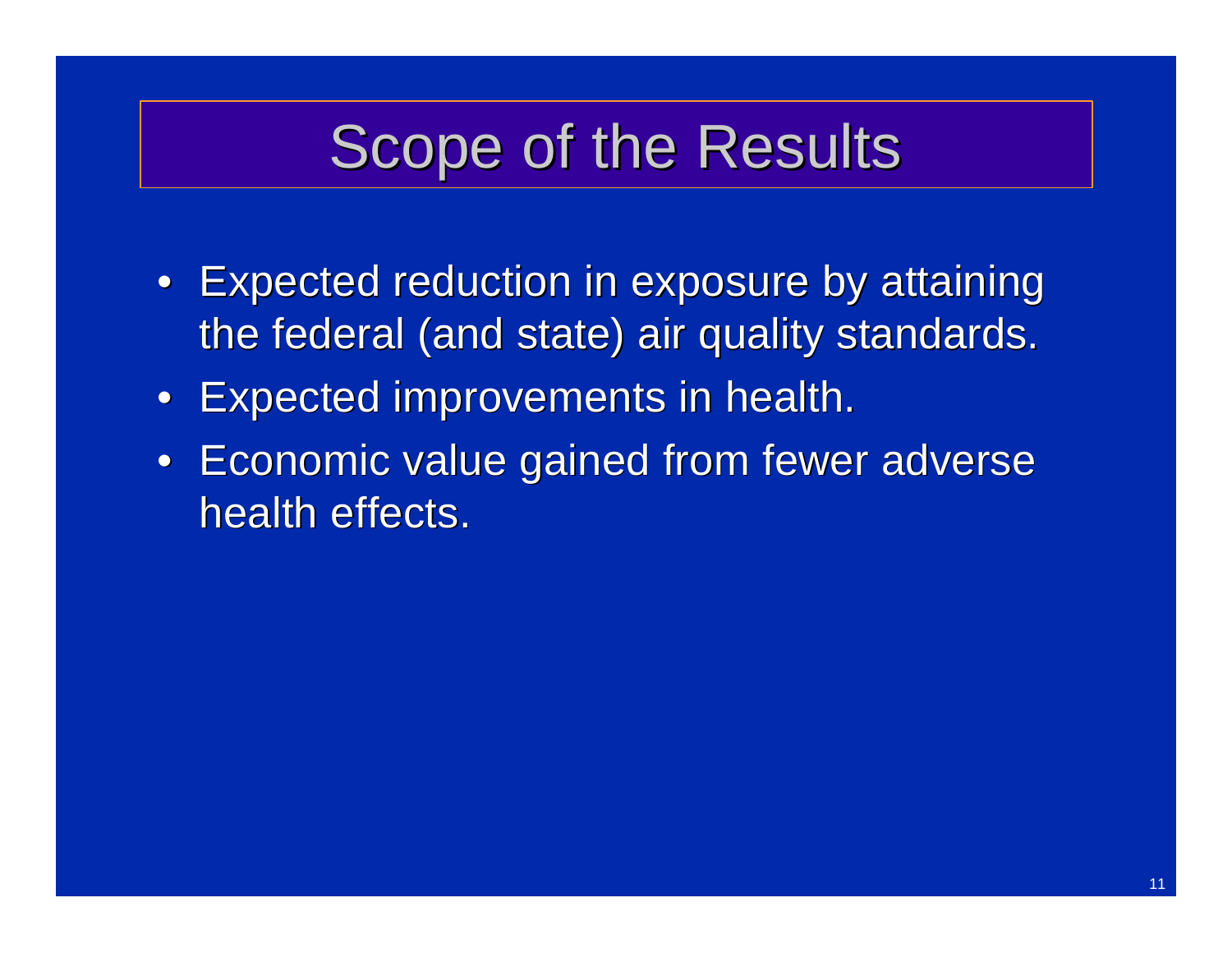## Health Studies Criteria

- Are peer-reviewed.
- Account for potential confounders.
- Are based on similar populations.
- Are more recent, using more advanced analytical methods.
- Cover longer periods and larger populations.
- Have been used in previous peerreviewed benefits assessments.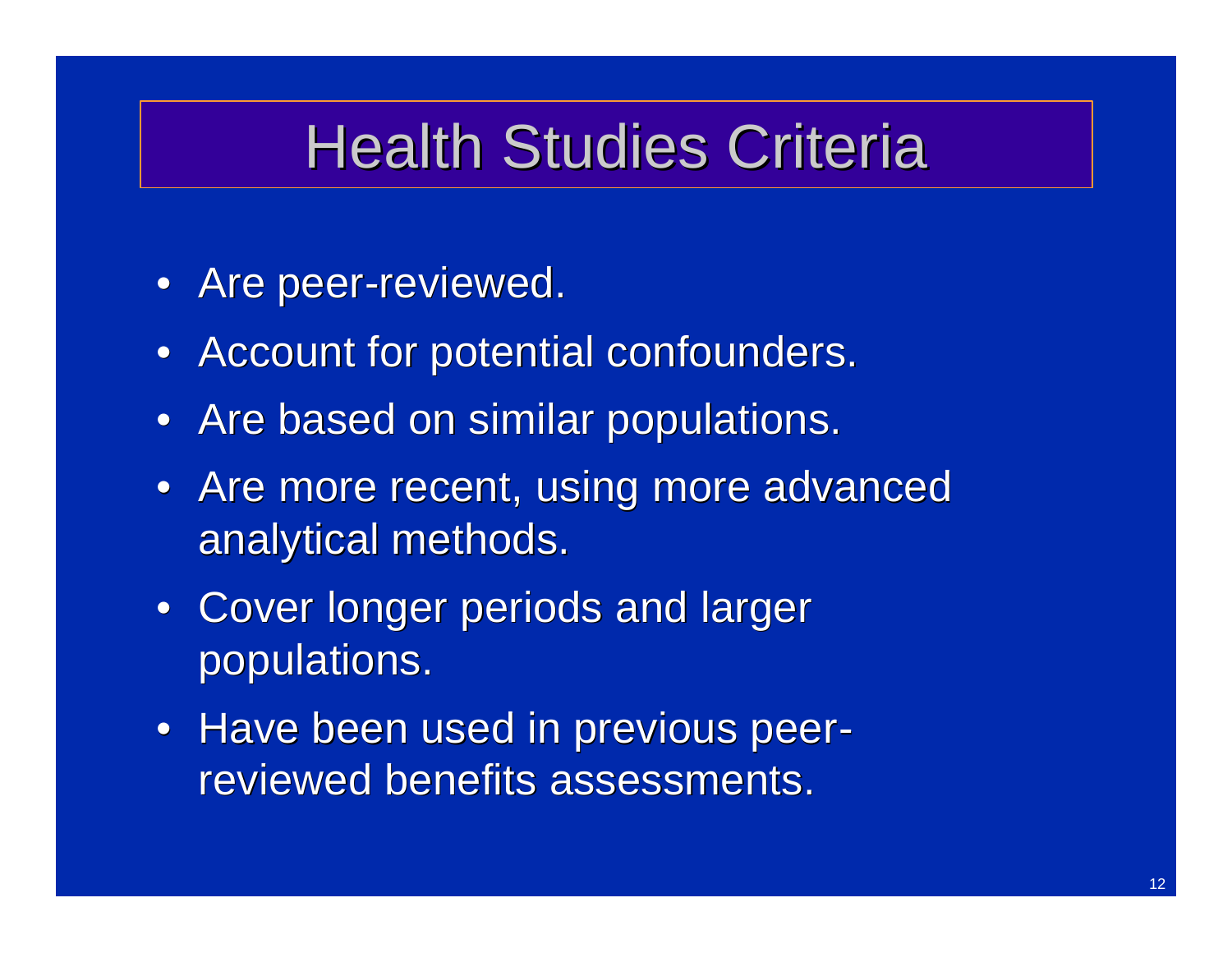### Concentration-Response Equation

?  $C = -C_0(e^{-0.87P} - 1)$ 

where:

- $?C =$  the change in the number of cases
- $C_o$  = the number of baseline cases<br>  $\overline{CP}$  = the change in ambient pollutic
	- $=$  the change in ambient pollution concentrations
- $\beta$  = an exponential "slope" factor derived from the health literature

and

 $B = (1 + \text{Increasing Odds})/(?$  Pollution)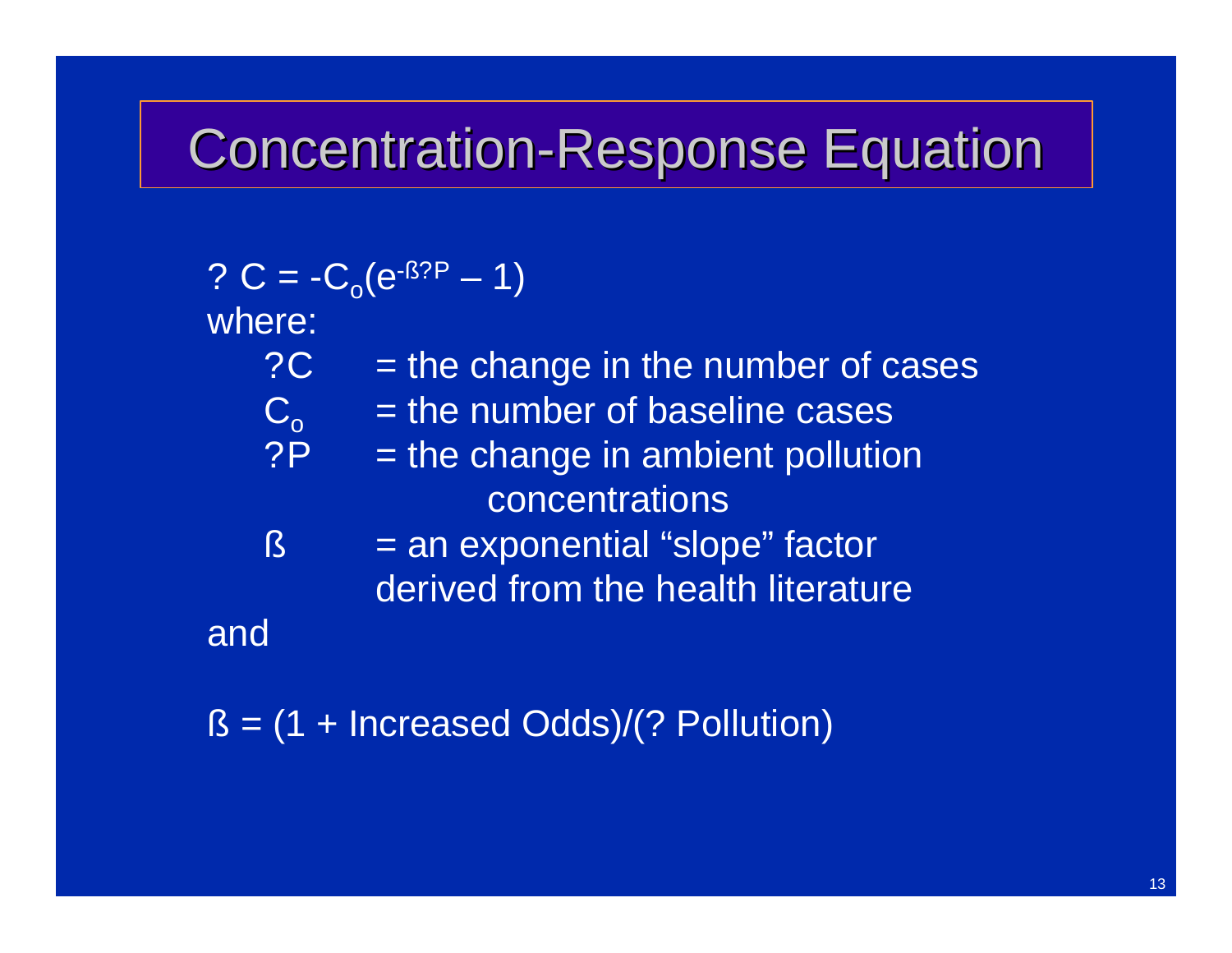## PM Mortality Studies Used

#### Pope et al. (2002)

- Large scale, longitudinal cohort study.
- 16-year follow up from 1979-1983.
- 61 U.S. cities, ages 30 and older.
- Controls for lifestyle and occupation.
- Increase in all-cause mortality: *6% per 10 ug/m<sup>3</sup> .*

#### Jerret et al. (2005)

- Based on LA subset of Pope study.
- Controls for same confounders.
- Better represents LA population.
- Finds greater association between traffic
- and health effects.
- Increase in all-cause mortality: *17% per 10 ug/m<sup>3</sup> .*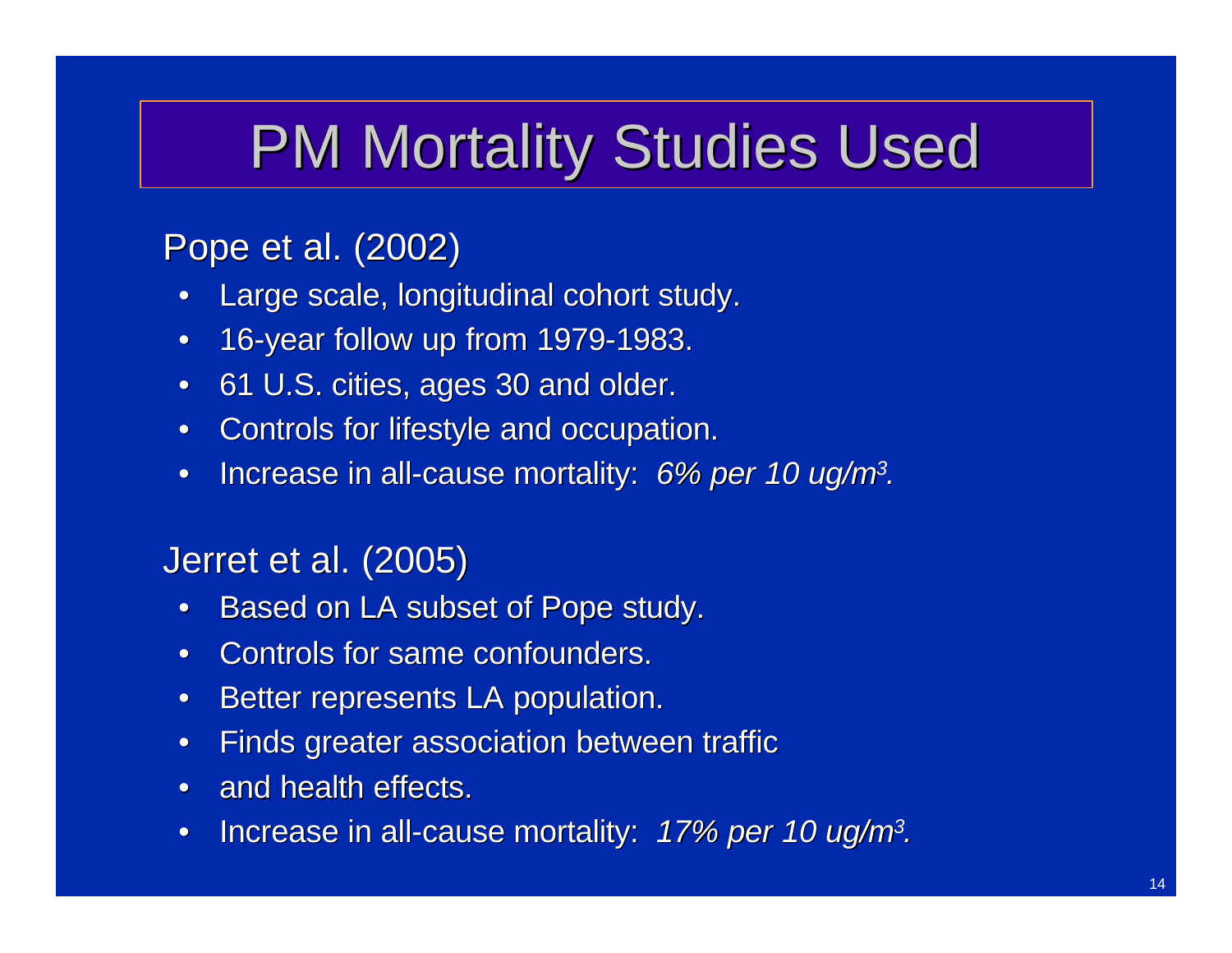# Economic Values

| New case of chronic bronchitis |                            | \$374,000 |
|--------------------------------|----------------------------|-----------|
| <b>Hospitalization</b>         |                            | \$32,000  |
| <b>MRAD</b>                    | $\mathcal{S}$              | 61        |
| <b>Work loss day</b>           |                            | \$123-141 |
| School absence                 | $\mathbf{S}$               | 65-79     |
| <b>Respiratory symptom day</b> | $\mathcal{S}$              | 20-32     |
| <b>Acute bronchitis</b>        | $\mathbb{S}^-$             | 110       |
| <b>Asthma attack</b>           | $\boldsymbol{\mathcal{S}}$ | 50        |
| <b>Emergency room visit</b>    | $\mathbf{S}$               | 325       |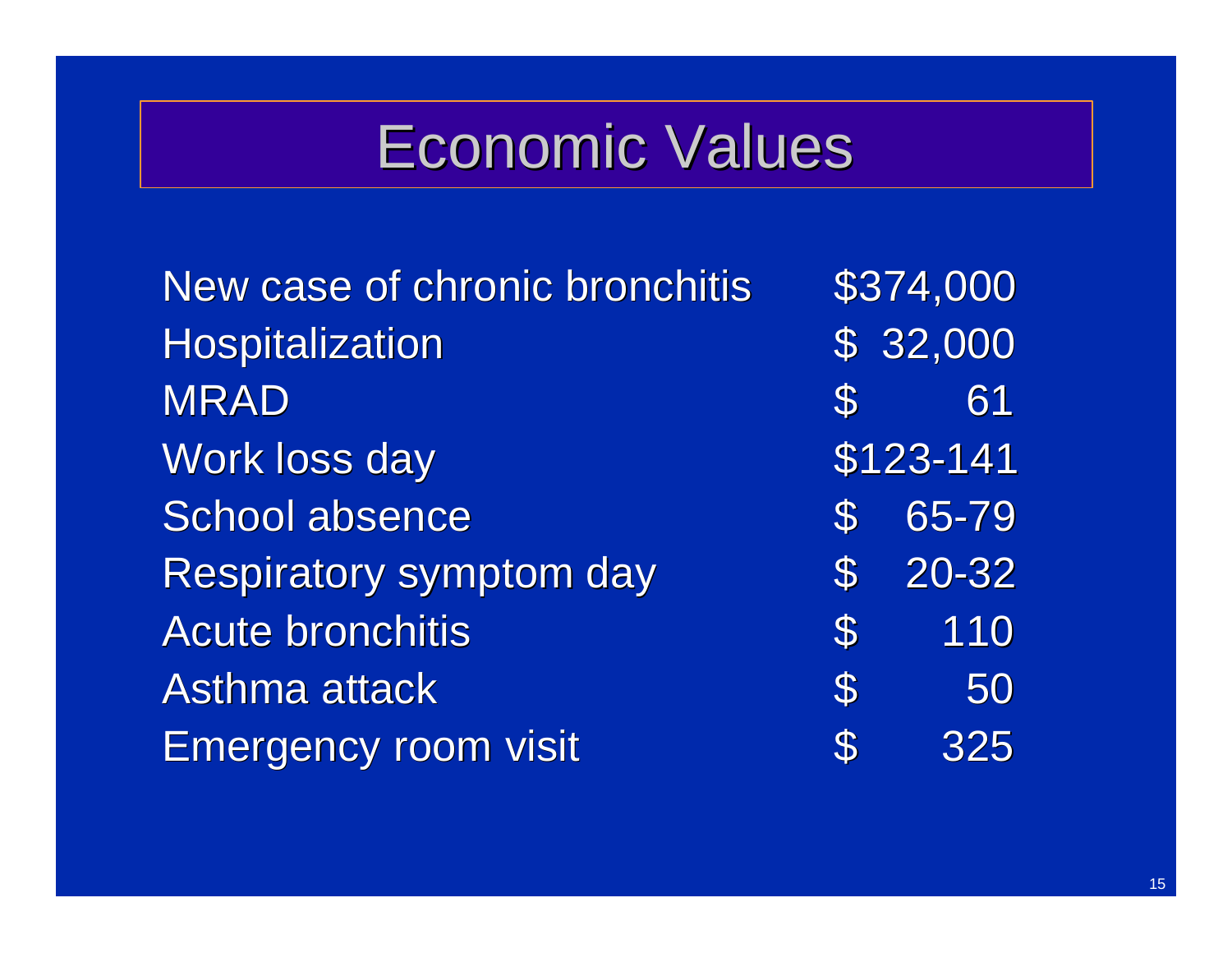## Value of a Statistical Life

 $One VSL = $6,700,000$ Consider this example:

- 1,000,000 people are at risk.
- Risk is reduced for each by 1/100,000 a year.
- Each values that reduction at \$670, which totals \$670,000,000.
- Ten lives are saved: valued at \$6,700,000 each.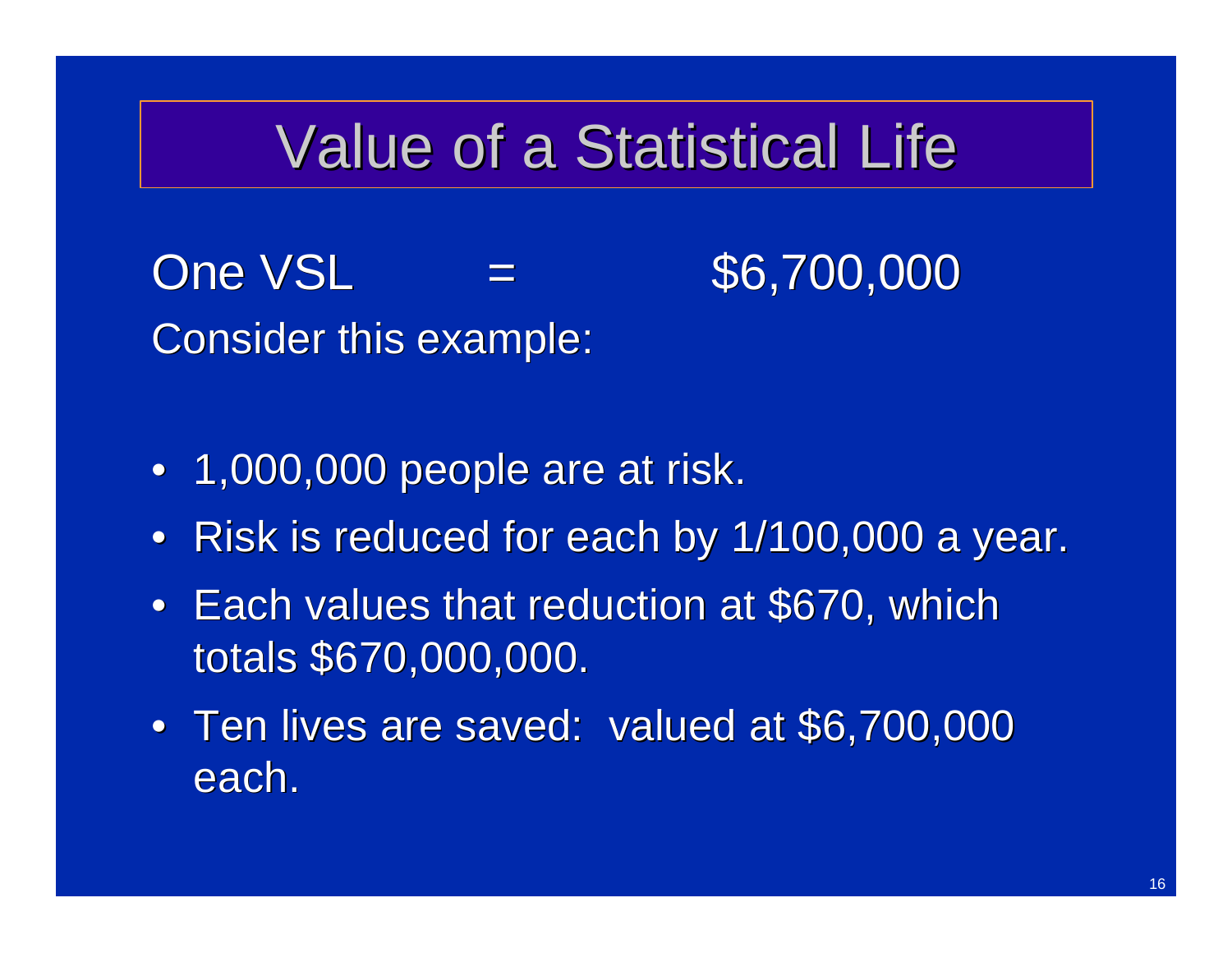## NAAQS Results – Annually

2004 Population

- 460 fewer premature deaths.
- 325 fewer new cases of chronic bronchitis.
- 334,000 fewer days of reduced activity in adults.
- 345 fewer hospital admissions.
- 23,300 fewer asthma attacks.
- 188,000 fewer days of school absence.
- 3,230 fewer cases of acute bronchitis in children.
- 68,680 fewer work loss days.
- 595 fewer non-fatal heart attacks
- 445 fewer children's asthma ER visits
- Over 382,000 fewer days of respiratory symptoms in children.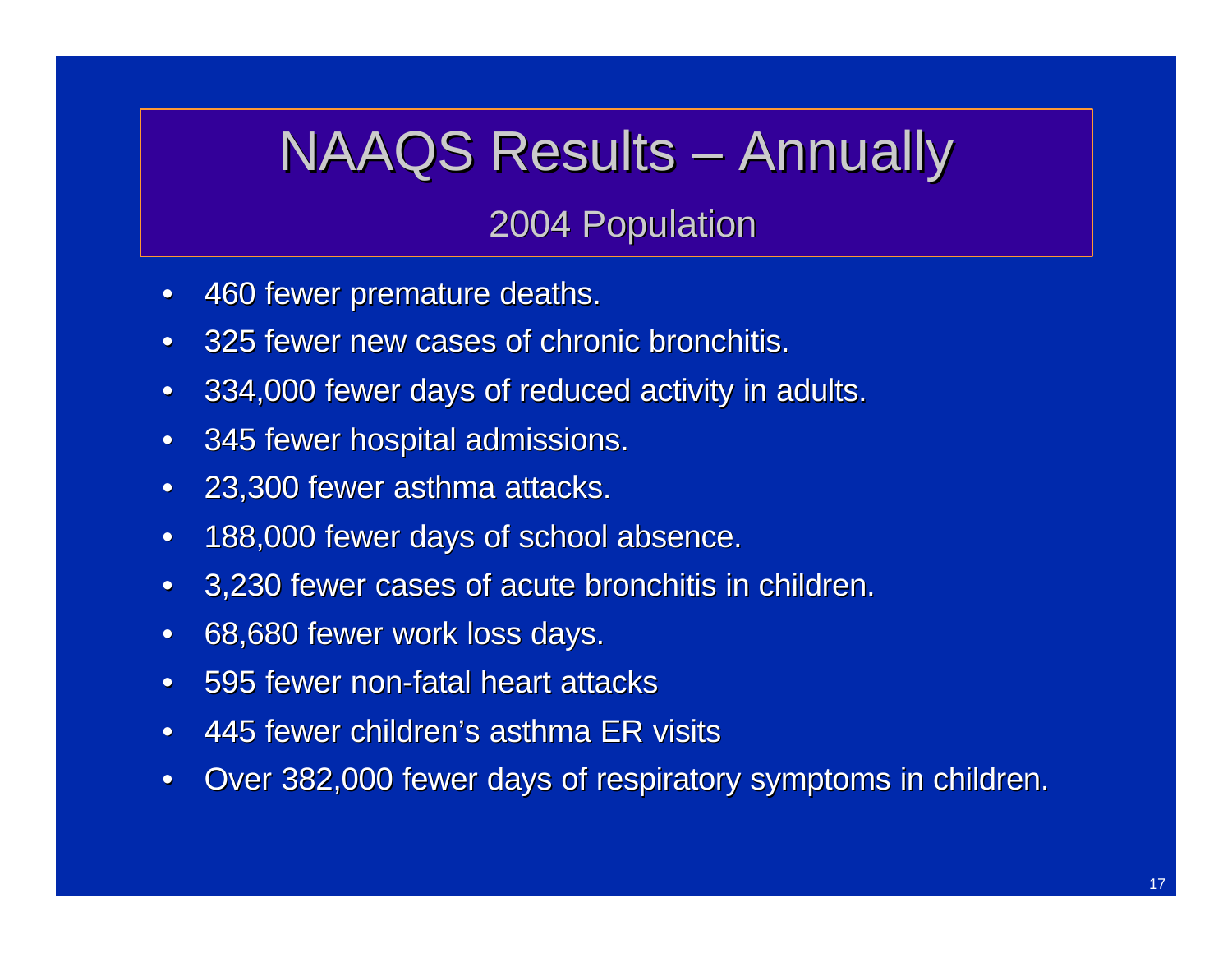## Total Value

- \$3.3 billion *per year*
- \$1,000 per Valley resident per year
- Attaining California AQ standards would double the benefits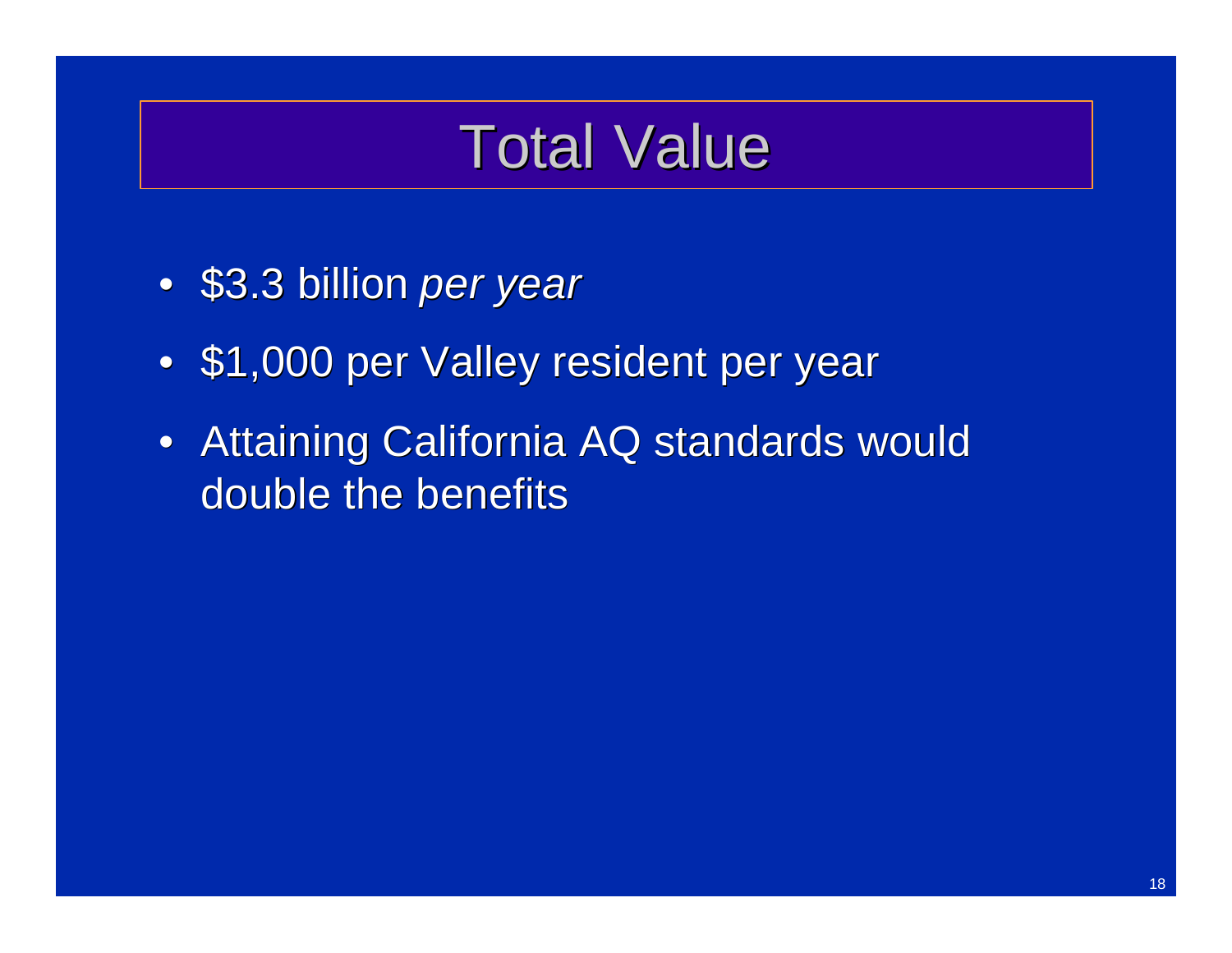## CAAQS Results

- 880 fewer premature deaths.
- 610 fewer new cases of chronic bronchitis.
- 322,400 fewer days of reduced activity in adults.
- 42,700 fewer asthma attacks.
- 262,600 fewer days of school absence.
- 5,920 fewer cases of acute bronchitis in children.
- Total Value: over \$6 billion
- Nearly \$2,000 per person per year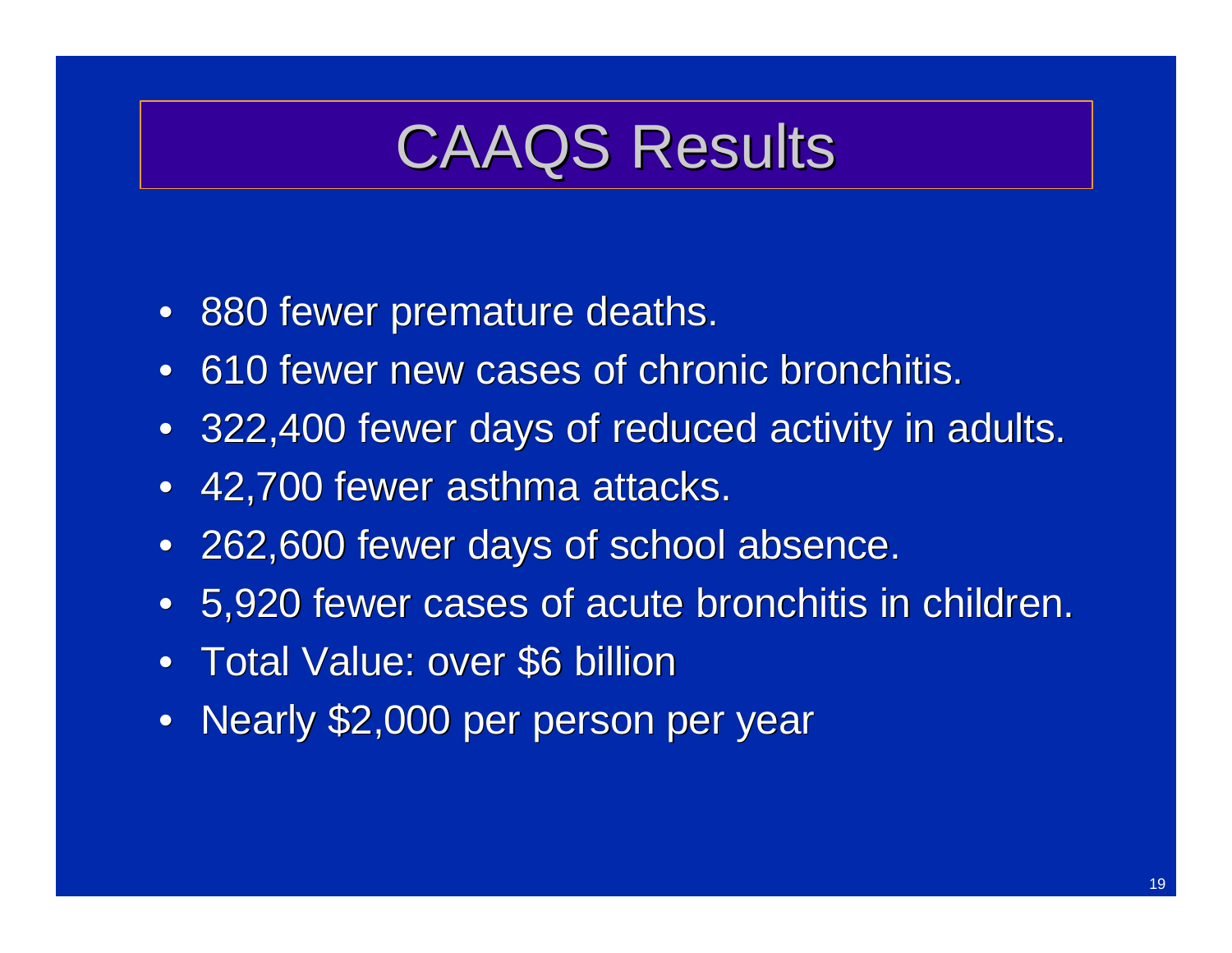# CAAQS-NAAQS Comparison

| <b>Adverse Health Effect</b>       | <b>NAAQS</b> | CAAQS   |
|------------------------------------|--------------|---------|
| <b>Premature deaths</b>            | 460          | 880     |
| <b>Chronic bronchitis</b>          | 325          | 610     |
| <b>Hospital admissions</b>         | 865          | 1,635   |
| <b>Asthma attacks</b>              | 23,300       | 42,700  |
| Days of school absence             | 188,000      | 262,600 |
| <b>Children's acute bronchitis</b> | 3,230        | 5,920   |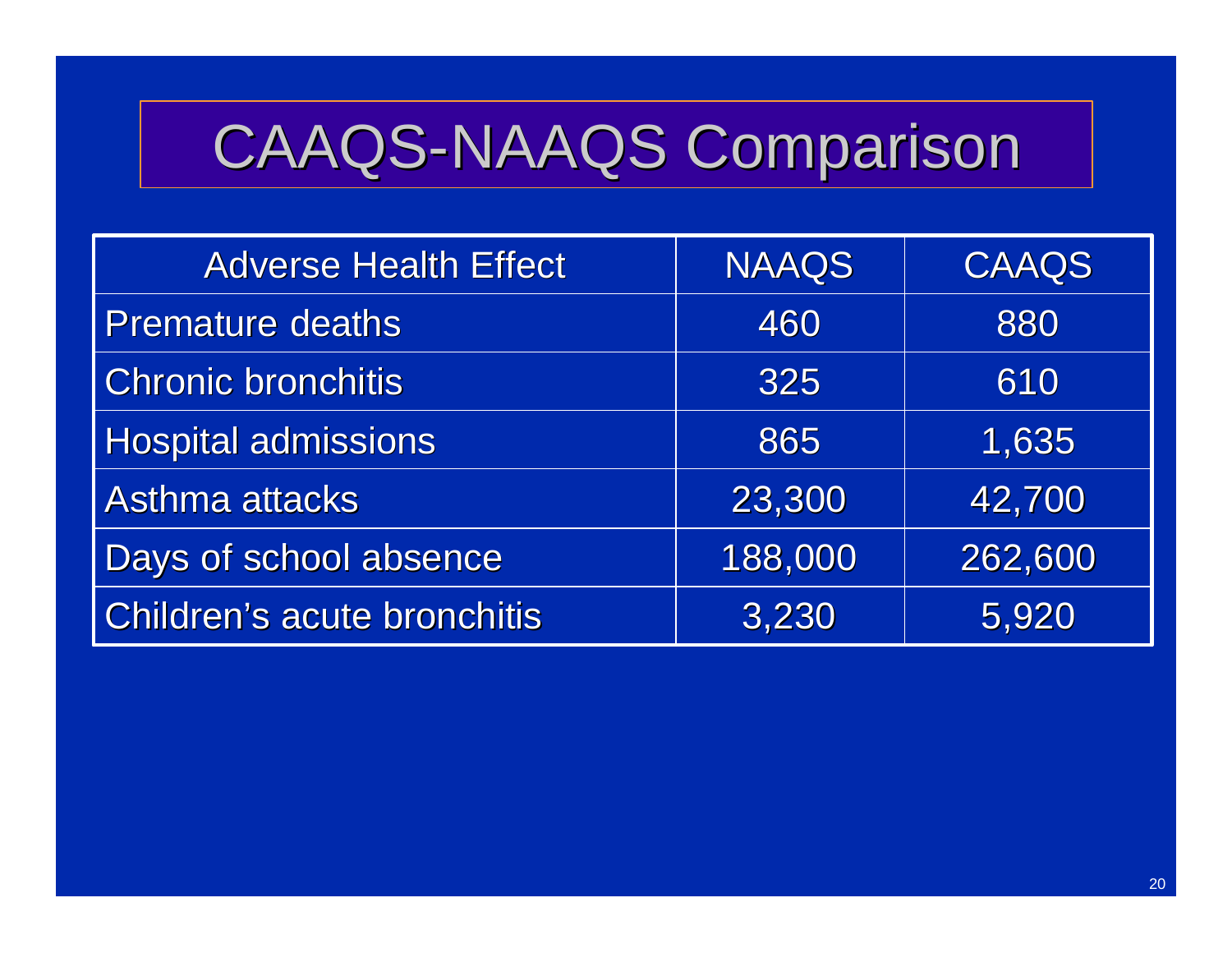## Effects of  $24$ -hr PM $_{2.5}$  NAAQS Changes

|                                                                   | <b>Benefits of Achieving</b>    |                                |  |
|-------------------------------------------------------------------|---------------------------------|--------------------------------|--|
| <b>Adverse Health Effect</b>                                      | <b>Previous</b><br><b>NAAQS</b> | <b>Current</b><br><b>NAAQS</b> |  |
|                                                                   |                                 |                                |  |
| <b>Upper Respiratory Symptoms in Asthmatic</b><br><b>Children</b> | 16,000                          | 364,000                        |  |
| <b>Lower Respiratory Symptoms in Children</b>                     | 880                             | 18,000                         |  |
| <b>Respiratory Hospital Admissions in Elderly</b>                 | 7                               | 158                            |  |
| Nonfatal Heart Attacks (18+ years)                                | 27                              | 590                            |  |
| <b>Minor Restricted Activity Days (18-64 years)</b>               | 17,000                          | 334,000                        |  |
| Work Loss Days (18-64 years)                                      | 3,000                           | 69,000                         |  |